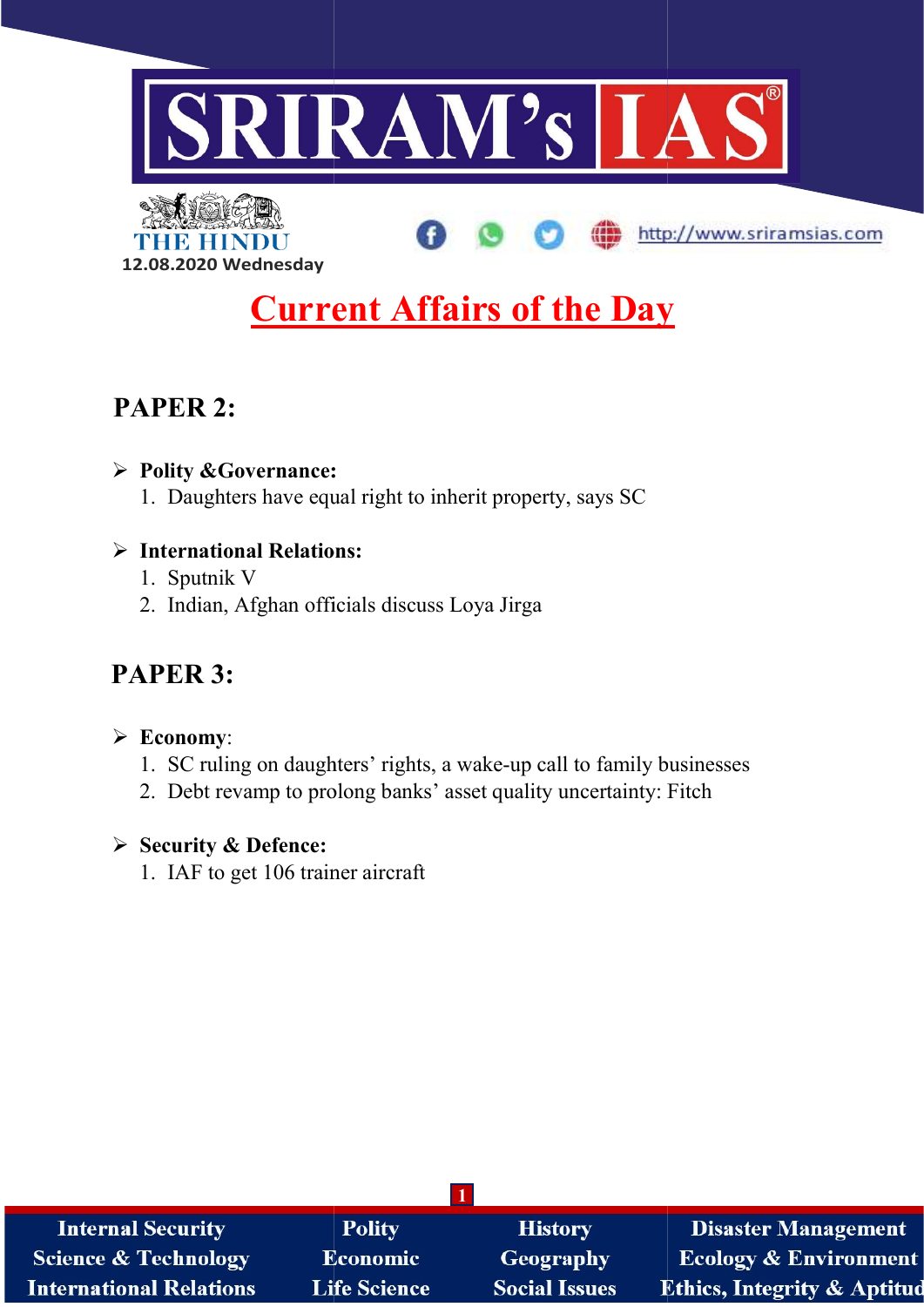

http://www.sriramsias.com



### Putin declares world's first COVID-19 shot

#### Sputnik V:

- $\triangleright$  Russia had become the first country to grant regulatory approval to a COVID-19 vaccine after less than two months of human testing, a move Moscow likened to its success in the Cold War-era space race. Moscow likened to its success in the Cold War-era space race.
- $\triangleright$  The vaccine, to be called 'Sputnik V' in homage to the world's first satellite The vaccine, to be called 'Sputnik V' in homage to the world's first satellite launched by the Soviet Union, has, however, not yet completed its final trials.

Moscow's decision to grant approval before then has raised concerns among some experts. Only about 10% of the clinical trials are successful, and some scientists fear Moscow may be putting national prestige before safety. Moscow's decision to grant approval before then has raised concerns among some experts. Only about 10% of the clinical trials are successful, and some scientists fear Moscow may be putting national prestige before safety. uccess in the Cold War-era space race.<br>
Exerce the world's first satellite<br>
t Union, has, however, not yet completed its final<br>
grant approval before then has raised concerns among<br>
uut 10% of the clinical trials are succe

## Indian, Afghan officials discuss Loya Jirga Jirga

#### In news:

- $\triangleright$  Indian and Afghan officials in Delhi and Kabul discussed the outcome of the Loya Jirga, or grand assembly, in Afghanistan that advised the release of 400 Taliban militants convicted of serious crimes. → Indian and Afghan officials in Delhi and Kabul discussed the outcome of the Loya Jirga, or grand assembly, in Afghanistan that advised the release of 400 Taliban militants convicted of serious crimes.<br>
→ The two sides d
- Qatar, which have been put off to next week, as well as the hopes for a permanent ceasefire, in a briefing two days after the Jirga's decision. The Qatar, which have been put off to next week, as well as the hopes for a permanent ceasefire, in a briefing two days after the Jirga's decision. The intra-Afghan talks could now take place on August 16-17 in Doha, once President Ghani's government releases all the men, bringing the total number of Taliban fighters released to about 5,500. number of Taliban fighters released to about 5,500.
- $\triangleright$  The release was conditional, and contingent on a reduction in the level of violence by the Taliban as well as a "humanitarian ceasefire" for civilians to be transported during the coronavirus pandemic without fear of the Taliban. he release was conditional, and contingent on a reduction in the level of iolence by the Taliban as well as a "humanitarian ceasefire" for civilians to e transported during the coronavirus pandemic without fear of the Tali
- $\triangleright$  The Taliban is also required to guarantee that none of the men being released will return to combat.

It is hoped that the release of the Taliban prisoners will include those demanded in exchange for the release of the Indian hostage, who was an employee at a power plant project run by Indian engineering company

| <b>Internal Security</b>        | <b>Polity</b>       | <b>History</b>       | <b>Disaster Management</b>             |
|---------------------------------|---------------------|----------------------|----------------------------------------|
| <b>Science &amp; Technology</b> | Economic            | Geography            | <b>Ecology &amp; Environment</b>       |
| <b>International Relations</b>  | <b>Life Science</b> | <b>Social Issues</b> | <b>Ethics, Integrity &amp; Aptitud</b> |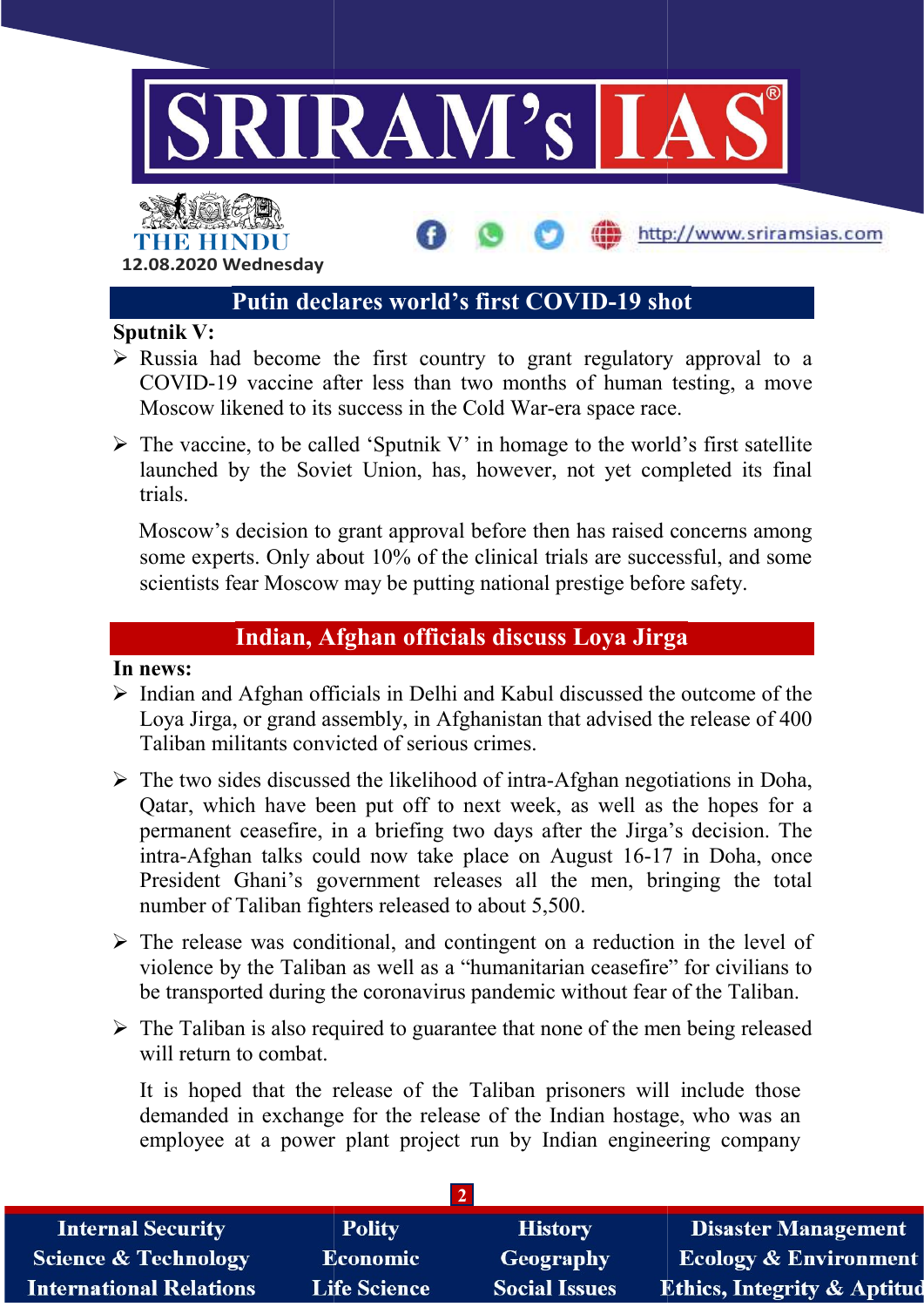



KEC. He was abducted at gunpoint by Taliban militants in Afghanistan's Baglan province two years ago.

http://www.sriramsias.com

## Daughters have equal right to inherit property, says SC

#### Key Points:

- $\triangleright$  The Supreme Court on Tuesday held that daughters have an equal birthright with sons to inherit joint Hindu family property.
- $\triangleright$  The court decided that the amended Hindu Succession Act, which gives daughters equal rights to ancestral property, will have a retrospective effect.
- $\triangleright$  The judgment agreed with lead arguments made by senior advocate Bishwajit Bhattacharya that the substituted Section 6 of the Hindu Succession Act, 1956 confers the status of 'coparcener' to a daughter born before or after the amendment in the same manner as a son. Coparcener is a person who has a birthright to parental property. with sons to inherit joint Hindu family property.<br>The court decided that the amended Hindu Succession Act, which gives<br>daughters equal rights to ancestral property, will have a retrospective effect.<br>The judgment agreed wit

### Overrules 2015 decision:

- $\triangleright$  Since the right to coparcenary of a daughter is by birth, it is not necessary that the father should be alive as on September 9, 2005. The court has thus overruled an earlier 2015 decision. e the right to coparcenary of a daughter is by birth, it is not necessary<br>the father should be alive as on September 9, 2005. The court has thus<br>ruled an earlier 2015 decision.<br>court, in its 121-page judgment, said the sta
- $\triangleright$  The court, in its 121-page created by proviso to Section 6 of the Hindu Succession Act, 1956 as originally enacted did not bring about the actual partition or disruption of coparcenary.
- $\triangleright$  It also clarified that an unregistered oral partition, without any contemporaneous public document, cannot be accepted as the statutory recognised mode of partition.

However, in exceptional cases where plea of oral partition is supported by public documents and partition is finally evinced in the same manner as if it had been affected by a decree of a court, it may be accepted. created by proviso to Section 6 of the Hindu Succession Act, 1956 as<br>originally enacted did not bring about the actual partition or disruption of<br>coparcenary.<br>It also clarified that an unregistered oral partition, without

| <b>Internal Security</b>        | <b>Polity</b>       | <b>History</b>       | <b>Disaster Management</b>             |
|---------------------------------|---------------------|----------------------|----------------------------------------|
| <b>Science &amp; Technology</b> | <b>Economic</b>     | Geography            | <b>Ecology &amp; Environment</b>       |
| <b>International Relations</b>  | <b>Life Science</b> | <b>Social Issues</b> | <b>Ethics, Integrity &amp; Aptitud</b> |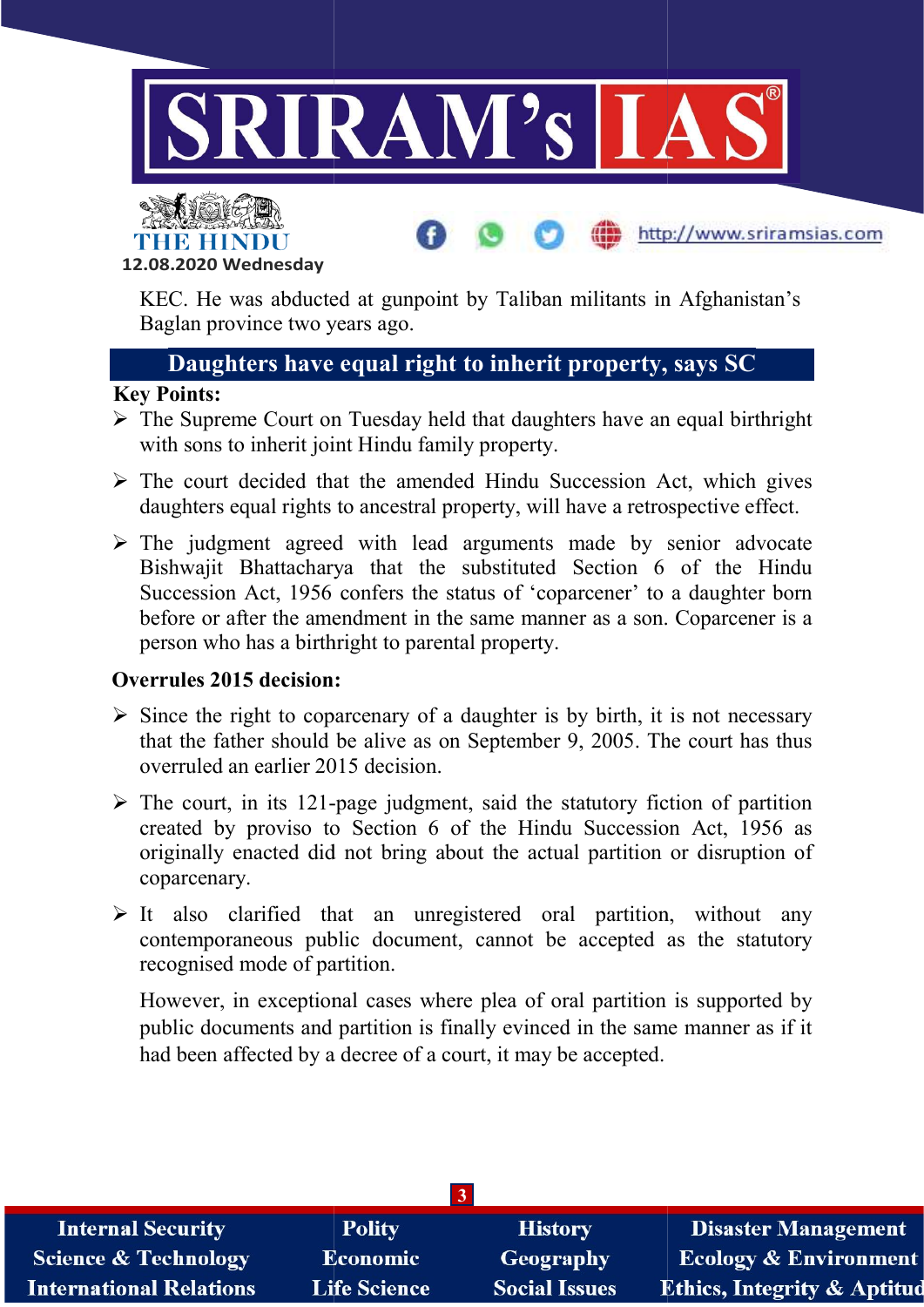

## IAF to get 106 trainer aircraft

#### In news:

- > The Defence Acquisition Council (DAC), chaired by Defence Minister Rajnath Singh, on Tuesday approved defence procurements worth ₹8,722.38 crore, including 106 HTT-40 Basic Trainer Aircraft (BTA) for the Indian Air Rajnath Singh, on Tuesday approved defence procurements worth  $\bar{\epsilon}8,722.38$ crore, including 106 HTT-40 Basic Trainer Aircraft (BTA) for the Indian Air Force (IAF) built by Hindustan Aeronautics Limited (HAL).<br>The DAC also approved the procurement of an upgraded version of Super Force (IAF) built by Hindustan Aeronautics Limited (HAL).
- $\triangleright$  The DAC also approved the procurement of an upgraded version of Super Rapid Gun Mount (SRGM), which is fitted as the main gun onboard Navy and Coast Guard warships from Bharat Heavy Electricals Limited (BHEL). The upgraded version of SRGM has enhanced capability to perform against fast manoeuvring targets such as missiles and fast attack crafts and increase the maximum engagement range. e (IAF) built by Hindustan Aeronautics Limited (HAL).<br>DAC also approved the procurement of an upgraded version of Super<br>id Gun Mount (SRGM), which is fitted as the main gun onboard Navy<br>Coast Guard warships from Bharat Hea
- $\triangleright$  In addition, the DAC approved procurement of 125 mm APFSDS (Armour Piercing Fin Stabilized Discarding Sabot) ammunition for the Army as a In addition, the DAC approved procurement of 125 mm APFSDS (Armour<br>Piercing Fin Stabilized Discarding Sabot) ammunition for the Army as a<br>'design and development case'. "The ammunition being procured will have a 70% indigenous content," it said. The DAC also gave approvals that are 70% indigenous content," it said. The DAC also gave approvals that are likely to speed up the procurement of AK-203 assault rifles from Russia and Unmanned Aerial Vehicle upgrades. Singh, on Tuesday approved defence procurements worth  $\mathfrak{F}_8$ ,722.38<br>luding 106 HTT-40 Basic Trainer Aireraft (BTA) for the Indian Air<br>Lubing 106 HTT-40 Basic Trainer Aireraft (BTA) for the Indian Air<br>2 level built by s missiles and fast<br>
2.<br>
procurement of 1<br>
ling Sabot) ammu<br>
"The ammunition<br>
id. The DAC als<br>
ent of AK-203 ass

## SC ruling on daughters' rights, a wake-up call to family businesses

#### In news:

- $\triangleright$  Family businesses which have not yet recognised the rights of daughters will see an impact from the Supreme Court's Tuesday verdict that gives retrospective effect to a 2005 amendment to the Hindu Succession Act of 1956, experts said. ily businesses which have not yet recognised the rights of daughters will<br>an impact from the Supreme Court's Tuesday verdict that gives<br>spective effect to a 2005 amendment to the Hindu Succession Act of<br>i, experts said.<br>ap
- $\triangleright$  The apex court has ruled that daughters will have equal coparcenary rights in a Hindu Undivided Family (HUF) irrespective of whether the father was alive at the time of the amendment or not.
- $\triangleright$  Most of the family businesses would have figured daughters in terms of sharing wealth and allowing them to take part in business since the amendment came in 2005.

| <b>Internal Security</b>        | <b>Polity</b>       | <b>History</b>       | <b>Disaster Management</b>             |
|---------------------------------|---------------------|----------------------|----------------------------------------|
| <b>Science &amp; Technology</b> | <b>Economic</b>     | Geography            | <b>Ecology &amp; Environment</b>       |
| <b>International Relations</b>  | <b>Life Science</b> | <b>Social Issues</b> | <b>Ethics, Integrity &amp; Aptitud</b> |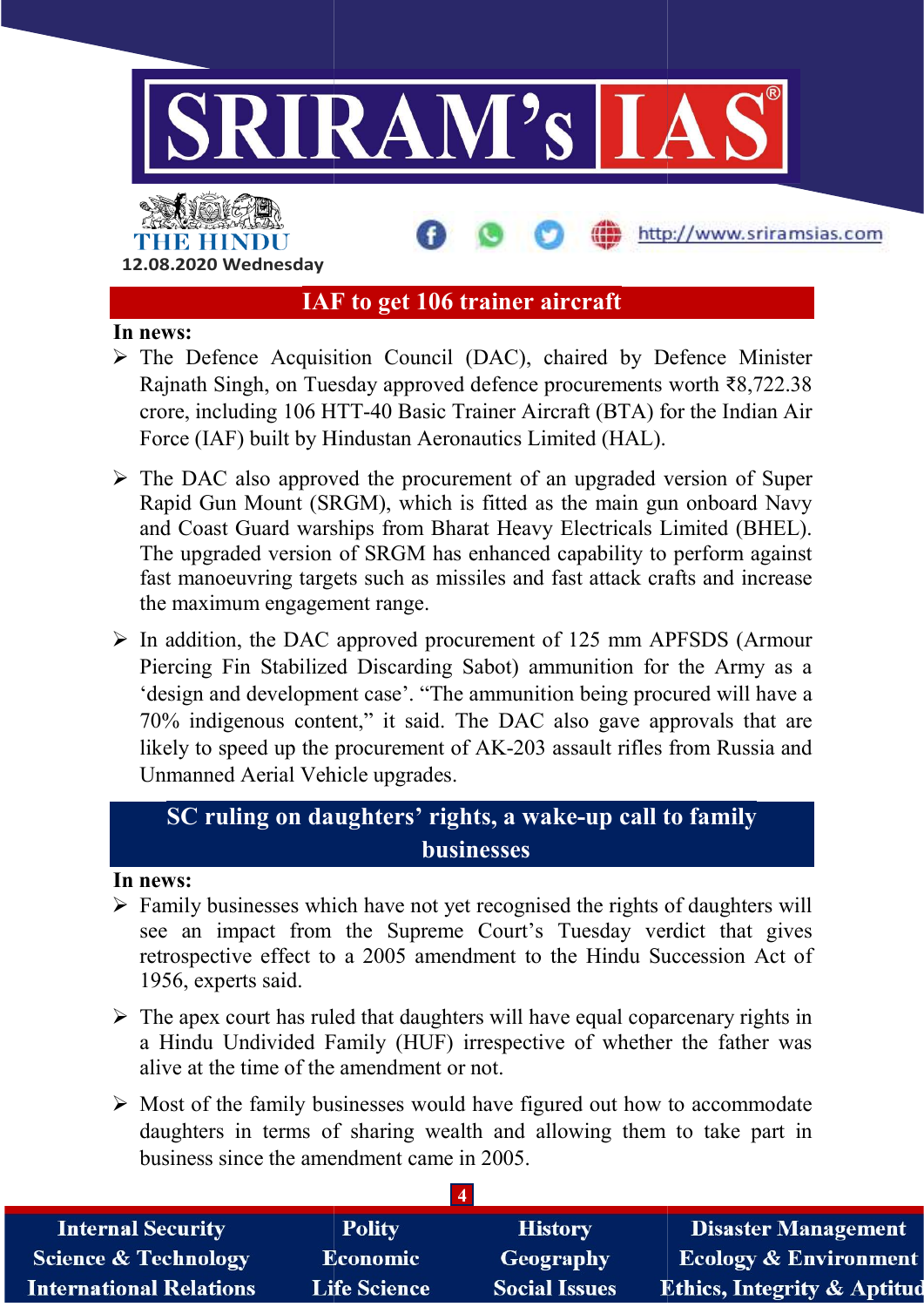



It will be an issue in the case of families that refuse to acknowledge the It will be an issue in the case of families that refuse to acknowledge the rights of daughters as per the amendment. The verdict will have an implication on traditional business families.

http://www.sriramsias.com

## Debt revamp to prolong banks' asset quality uncertainty: Fitch

#### In news:

- $\triangleright$  A one-time debt restructuring allowed by India's central bank to help lenders and borrowers amid the COVID-19 pandemic will prolong uncertainty about the banking sector's asset quality. Framilies.<br>The Covid of the Covid Services the Covid Services:<br>the time debt restructuring allowed by India's central bank to help lenders<br>borrowers amid the COVID-19 pandemic will prolong uncertainty about
- $\triangleright$  The central bank said last week it will allow restructuring of corporate and personal loans to ease debt strains on companies and lenders. The central bank said last week it will allow restructuring of corporate and<br>personal loans to ease debt strains on companies and lenders.<br>
> The policy could open a window for banks to build capital buffers while
- putting off full recognition of the coronavirus pandemic's impact on loan portfolios, but is reminiscent of a strategy adopted over 2010-2016 that delayed and exacerbated problems for the banks. portfolios, but is reminiscent of a strategy adopted over 2010-2016 that delayed and exacerbated problems for the banks

#### Facts:

- $\triangleright$  Indian banks are saddled with more than \$120 billion in bad loans.
- $\triangleright$  Indian banks are saddled with more than \$120 billion in bad loans.<br> $\triangleright$  The sector is ranked the third-worst among 13 major world economies in asset quality.
- $\triangleright$  The central bank's experience with loan restructuring in the past hasn't been The central bank's experience with loan restructuring in the past hasn't been encouraging. In several instances the restructuring was used for evergreening of loans, a practice in which banks provide additional loans to stressed borrowers, often indirectly, to enable them to repay existing loans.
- $\triangleright$  Fitch said it believes that the scheme may be designed to give banks more time to raise capital, which remains challenging in the current environment, to address the impact of the crisis on loan portfolios. borrowers, often indirectly, to enable them to repay existing loans.<br>Fitch said it believes that the scheme may be designed to give banks more<br>time to raise capital, which remains challenging in the current environment,<br>t
- $\triangleright$  The central bank has set up a committee to oversee restructuring plans involving creditors with more than  $\overline{315}$  billion of debt, but that is likely to leave out lending to retail and small- and medium-sized firms, which Fitch said is likely to account for a substantial portion of future pandemic-linked asset quality stress. per the amendment. The verdict will have an<br>business families.<br> **ng banks' asset quality uncertainty: Fitch**<br>
ring allowed by India's central bank to help lenders<br>
COVID-19 pandemic will prolong uncertainty about<br>
quality. worst among 13 major world economies in<br>with loan restructuring in the past hasn't been<br>s the restructuring was used for evergreening<br>banks provide additional loans to stressed<br>nable them to repay existing loans.<br>cheme may

| <b>Internal Security</b>        | <b>Polity</b>       | <b>History</b>       | <b>Disaster Management</b>             |
|---------------------------------|---------------------|----------------------|----------------------------------------|
| <b>Science &amp; Technology</b> | <b>Economic</b>     | Geography            | <b>Ecology &amp; Environment</b>       |
| <b>International Relations</b>  | <b>Life Science</b> | <b>Social Issues</b> | <b>Ethics, Integrity &amp; Aptitud</b> |